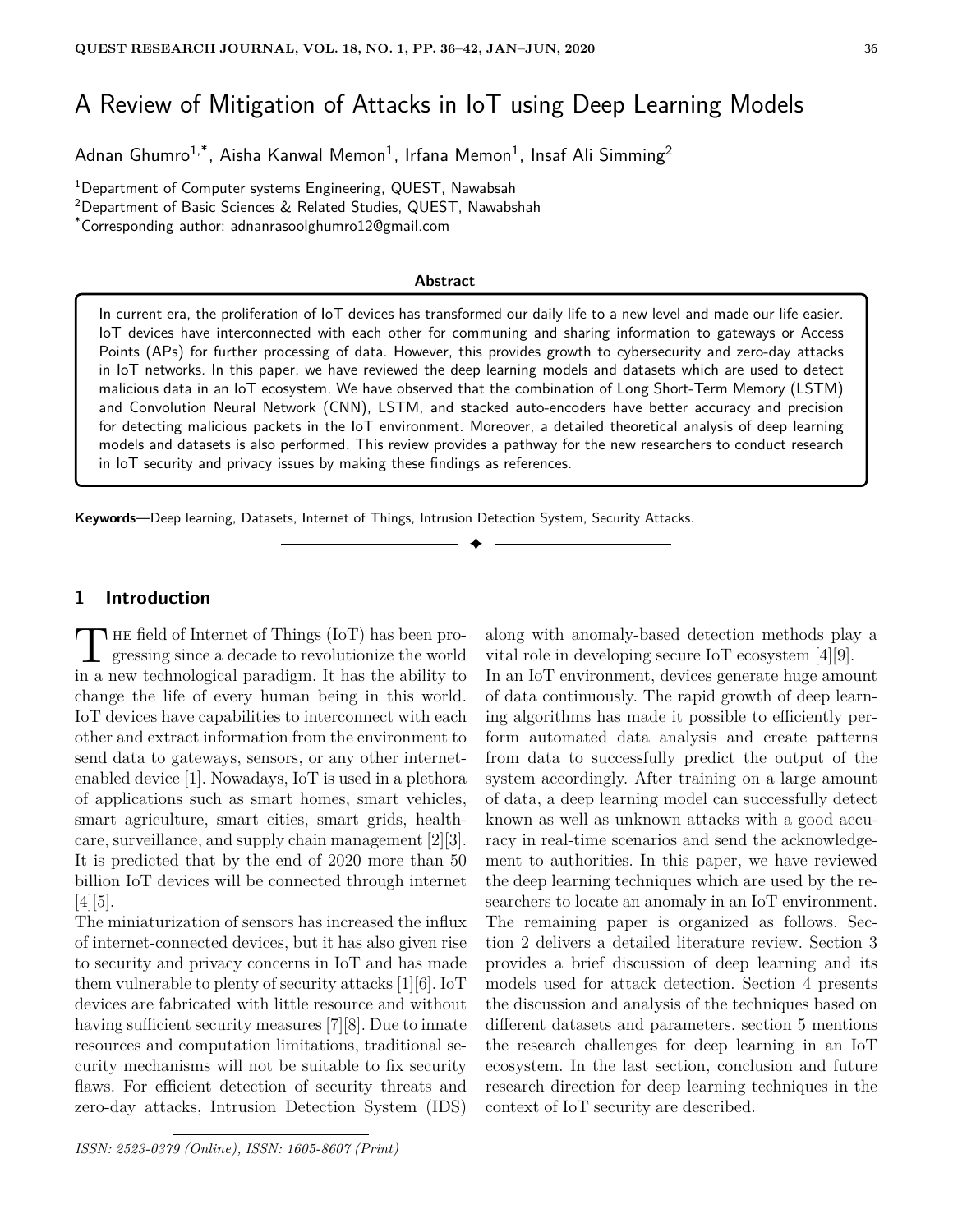#### **2 Literature Review**

In IoT, there is a huge number of sensors used for sensing temperature, light, noise, speed, images, etc. All these sensors which are connected to other core networks of organizations, homes, cities, etc. pave the path for attackers to launch attacks in a network to steal the data, corrupt data and/or misuse it for several personal reasons. These attacks lead to the malfunctioning of the network. Therefore, the researchers have proposed several techniques using deep learning to mitigate suspicious activities in the network.

In [10], authors proposed network-based detection of IoT botnet attacks using deep auto-encoder. The dataset is developed by capturing real-time data from nine IoT devices to train a deep network to predict the anomaly in the network. Deep auto-encoder has obtained satisfactory results as compared to Support Vector Machine (SVM), Local Outlier Factor (LOF), and Isolation Forest. Nearly 100% True Positive Rate (TPR) and a False Positive Rate (FPR) between 0.007 to 0.01 has been reported. An attack is detectable within 174 to 212 ms. Mirai, Bashlite and their variants are detected in this proposed scheme. Therefore, the TPR slightly declines on devices which have multiple functionalities to perform and generate more data as compared to normal IoT device.

In [11], authors proposed a deep learning technique using stacked auto-encoders for attack detection in Fogto-Things. This deep learning model achieved satisfactory results using the NSL-KDD dataset as compared to the shallow learning algorithm. The accuracy, detection rate, and False Alarm Rate (FAR) are reported to be 99.20, 99.27, and 0.85%, respectively. The NSL-KDD dataset is an improved version of KDD'99, but it still consists of several deficiencies and may not be a better representation of real networks [12].

In [13], authors proposed a dense random neural network mechanism to detect an attack in IoT domain based on binary classification. The model is trained using real-time captured traffic over a week from IoT devices such as a smoke sensor, PIR motion detector, magnetic door opening detector, blood pressure meter, etc. Moreover, attacks are generated in the network using a python written script to train the model on both malicious and benign data to detect the anomaly in the network. Deep Recurrent Neural Network (RNN) extract the features from data and successfully predict attacks from a series of new observations. The results can be compared with a simple threshold detector as well.

In this study [14], authors have proposed a LSTM based attack detection method by using two datasets

which are constructed using network traces known as ISCX and public devices like mobile phone, smart TV, etc. using WIFI APs known as AWID dataset. The performance of both datasets under LSTM superseded the traditional Logistic Regression (LR) algorithm and the accuracy of LSTM was nearly 99%, but LR failed to get past 90%.

In another research [15], authors used the UNSW-NB15 dataset having 45 features to train LSTM to predict the attacks in the network. The performance of the dataset is satisfactory as it provides 95% accuracy and has 2.19 ms detection time.

In [16], authors proposed a BI-LSTM deep learning model to detect botnet attacks in IoT. A word Embedding is used for text recognition and conversion of attack packets into a tokenized integer format. The dataset for models was built from the data traffic of Siri camera for 2 hours under a secure sandbox environment to ensure normal conditions. Moreover, BI-LSTM is compared with LSTM in terms of accuracy and loss for several attacks. The performance of both models is good with high accuracy and low loss in Mirai, UDP, and DNS. Nevertheless, the performance of both models declines while detecting *ack* attacks.

In [17], the authors proposed an IDS for mitigation of attacks using Restricted Boltzmann Machine (RBM), Deep Belief Network (DBN), and a combination of DBN and LR using KDDCUP99 dataset to train the model for predicting malicious activity in the network. The validation accuracy of models was 92%, 95% and 97.9% for RBM, DBN2, and DBN4+RBM, respectively. Moreover, KDDCUP99 lacks in performance due to the duplicate data and a lack of emerging attacks.

In [18], the Deep Neural Network (DNN) based scheme is proposed for attack classification in the IoT domain. The model performance is examined using three datasets, i.e., UNSW-NB15, CIDDS-001, and GPRS by accessing three validation methods such as sub-sampling, cross-validation, and repeated crossvalidation. The model depicts almost the same performance under CIDDS-001 and UNSW-NB-15 dataset with approximately 96% accuracy, recall, and precision. However, the performance of the model under GPRS dataset is around 80% which, as compared to the other two da-tasets, is not satisfactory.

In [19], the proposed scheme is used to mitigate malicious activity in the Industrial Internet of Things (IIoT). The authors have used a deep auto-encoder and a Deep Feed-forward Neural Network (DFNN) to detect the attacks using two novel datasets NSL-KDD and UNSW-NB15. The models show better performance using NSL-KDD with 99% of malicious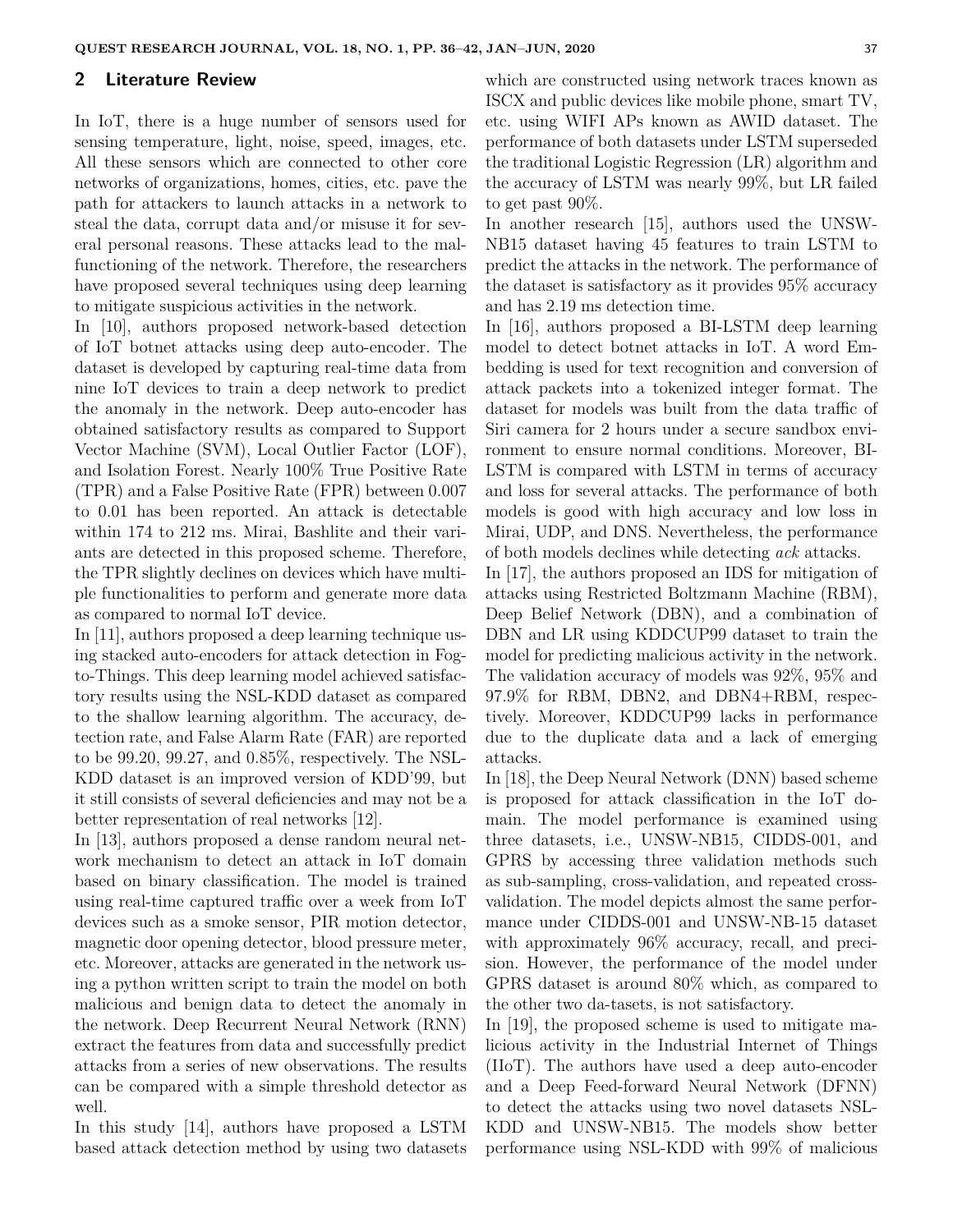detection rate, and 1.8% of False Positive Rate (FPR). UNSW-NB15 obtained a detection rate of 93% with 8.2% FPR. Moreover, the proposed model performance was compared with eight machine learning algorithms and was demonstrated to have superior performance. In [20], RNN, LSTM, CNN, and CNN+LSTM models were trained on CICIDS2017 dataset to measure the effectiveness of these models. In addition, these models were also compared with the known machine learning algorithms which are used for anomaly detection. It was shown that CNN+LSTM obtained the highest accuracy of 97.16%. However, the model did not have a satisfactory performance for unbalanced dataset.

In [21], the authors proposed a scheme based on Deep Neural Networks (DNNs) to detect several attacks in IoT networks. However, the results of the scheme were observed using simulation as well as a DL testbed to ensure the efficacy of the proposed scheme. In addition, the performance of the model was compared with an Inverse Weight Clustering (IWC) technique. It was shown that the results of DL techniques outperformed the IWC with 95% precision and 97% recall for various attacks.

In [22], the proposed scheme used a distributed deep model with the NSL-KDD dataset to examine the performance of the model for malicious networks. The distributed model had better results with 99.20% accuracy and 0.85% FAR as compared to the centralized shallow model.

In [23], the proposed scheme is capable of detecting attacks in IoT and 5G networks. The autoen-coder Deep Neural Network (DNN) model is used to classify benign and malicious traffic in the network domain. The AWID dataset is used for training the model to detect several attacks. It was shown that the model can efficiently detect malicious traffic with 99.9% accuracy.

In this section, we have discussed promising deep learning techniques used for detecting several security attacks in real-time using supervised learning and unsupervised learning. Moreover, the dynamic range of security datasets are used to examine the performance of models under vulnerable conditions to check the effectiveness in terms of accuracy, precision, detection rate, and recall. Table 1 summarizes the information about deep learning techniques, datasets, attacks that are detected, development level of the model, feature selection, performance metrics, and comparison with other techniques of each deep learning method studied in the literature.

# **3 Deep Learning Models for Attack Detection**

Deep learning based on multi-layered neural networks is a statistical approach for modeling, classifying, and recognizing complex data such as speech, text, and image patterns [24][25]. Each layer in a deep learning model contains some neurons with activation functions that can be operated to produce non-linear outputs as shown in Figure 1. This methodology is said to be inspired by the neuron structure of the human brain [26]. Due to automatic feature engineering, pretraining, and compression capabilities, deep learning has enhanced its recognition. These features make the usability of deep learning feasible in network with limited resources. Moreover, Deep learning has been broadly implemented because of its self-learning capability, potential to produce highly accurate results, and faster processing time. Also, deep learning has been proven effective in security attack detection [27]. Three learning models are used: supervised learning, unsupervised learning, and semi-supervised learning. Some supervised and unsupervised learning techniques which have been used by researchers to detect abnormalities in an IoT network are mentioned in Figure 2.

#### **3.1 Supervised Learning**

Supervised learning is a type of deep learning model which is only applicable when the labels of training data are given [28]. Supervised learning tasks can be represented in terms of  $(X, Y)$  pairs, where X is a random input variable, and *Y* is a label which is used to predict the given *X* [29]. Some common supervised tasks comprise classification and regression [30]. The supervised learning technique is implemented with a number of deep learning models such as CNN, RNN, LSTM, and BI-LSTM, CNN which are suitable for the image and video related data. Whereas, some other models such as RNN, LSTM, and BI-LSTM are widely used with time series or sequential data.

#### **3.2 Unsupervised Learning**

Unsupervised learning is used to extract hidden patterns from unlabeled training data [31]. Some common unsupervised tasks include clustering, outlier detection, novelty detection, dimensionality reduction, fraud detection, data compression, trend detection, and network security [28][30]. The unsupervised learning model is concerned with various techniques to include AE, RBM, and DBM.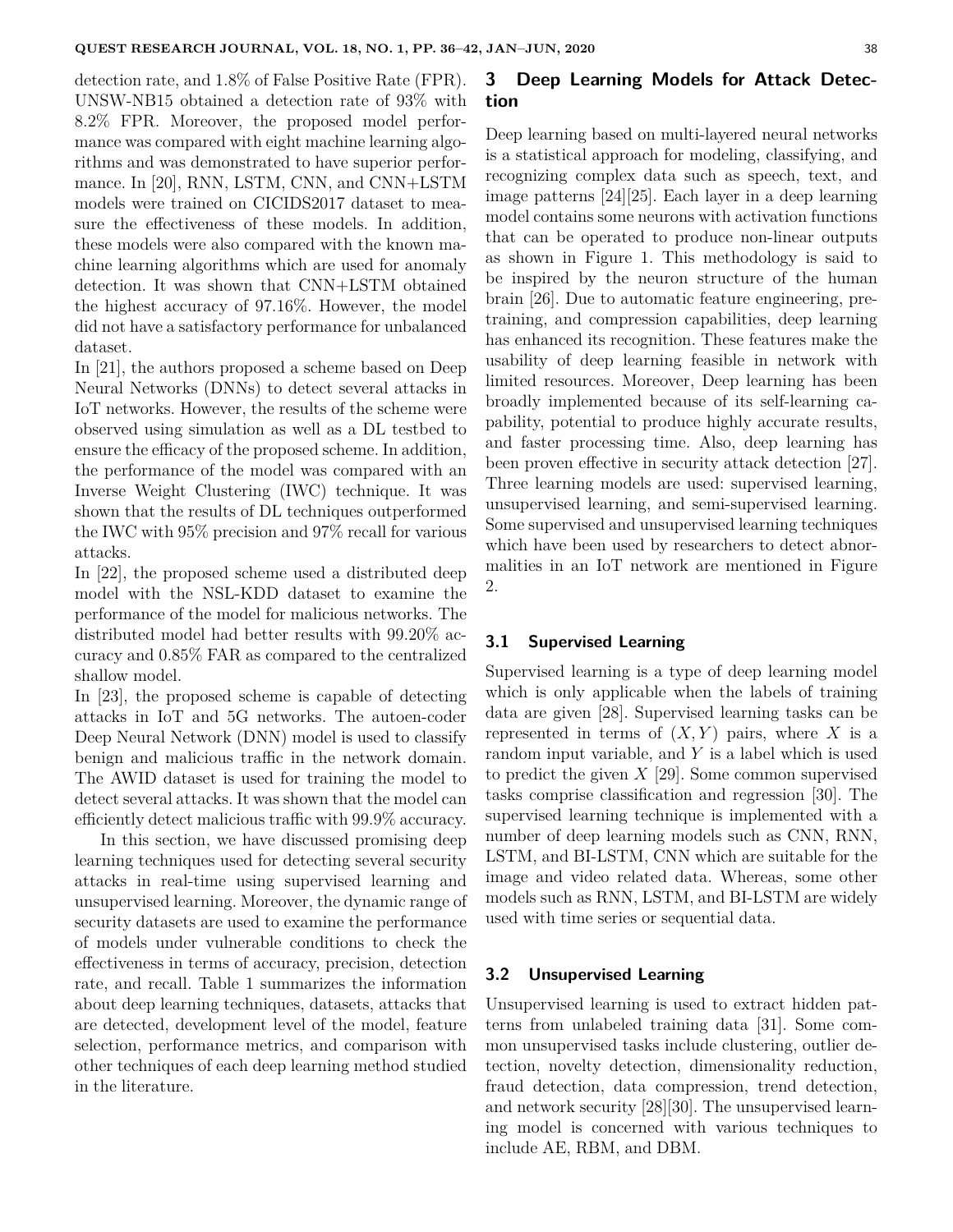

Fig. 1: Deep Neural Network



Fig. 2: Classification of deep learning techniques used in the mitigation of attacks

#### **3.3 Semi-Supervised Learning**

Semi-supervised learning is concerned with the study of how computers and humans learn in the presence of both labeled and unlabeled data. Conventionally, learning has been studied in the unsupervised paradigm where all the data is unlabeled, or in the supervised paradigm where all the data is labeled. The purpose of semi-supervised learning is to understand how combining labeled and unlabeled data may alter the learning behavior [30]. Nowadays, an astronomical amount of unlabeled data is generated over internet which requires manual analysis and labelling. Therefore, semi-supervised learning improves the performance of a network using labelled and unlabeled data for training [32][33].

## **4 Discussion & Results**

We have performed a rigorous analysis of a variety of attack detection models in the IoT environment for multiple datasets. We also analyzed the performance of the deep learning models used to classify traffic between normal and malicious packets in the IoT ecosystem. According to our analysis, the dataset named

NSL-KDD, ISCX, AWID, KDDCUP99, CIDDS-OO1, and GPRS are not complete representation of realtime IoT devices traffic [12][14][23]. Therefore, training deep learning models using these datasets may get high accuracy and detection rate. However, the performance will deteriorate once implemented in real scenarios for the detection of attacks because of the complex nature of traffic as well as the emergence of new attacks in networks. On the other hand, few researchers have constructed their datasets by setting IoT environments to capture and analyze packets using network analyzer software such as Wireshark, Scapy, and Bro IDS  $[10][14][16][21]$ . The datasets developed from real-time traffic were collected by only those devices that have fewer features, so that the dataset must be developed from really complex IoT devices as well as with a wide variety of IoT attacks to enhance the detection rate of the models and lower the value of FAR [10][16]. CICIDS2017 and UNBW-NB15 are the two datasets that almost cover the requirement of a real-time IoT environment with 45 and 80 features, respectively with a capability of covering wider range of security attacks [34][35]. Moreover, authors have used a wide range of deep learning models to detect malicious traffic in IoT networks. However, the effective performance of the model completely depends upon the nature of data used to train the Deep Neural Network (DNN) [33]. According to our analysis, the best suitable models for detecting anomalous data in a network with high detection rate and lower FAR are LSTM+CNN, LSTM, and stacked deep auto-encoder respectively by using CICIDS2017 and UNBW-NB15 datasets.

# **5 Research Challenges for Deep Learning in the IoT Ecosystem**

The recent advancements in technology have resulted in the development of various learning approaches such as machine learning and deep learning for detecting security threats and zero-day attacks in the IoT ecosystem. However, several challenges need to be addressed which are explained in the following sections.

## **5.1 Datasets Related to Security**

The major challenge which needs to be coped while using machine learning and deep learning approaches is related to the generation and extraction of high quality and realistic data which contains several possible attacks. A potential direction for the researchers is to create datasets with all possible IoT attacks to enrich the training of a model to set a new benchmark for getting high accuracy and precision. Due to the large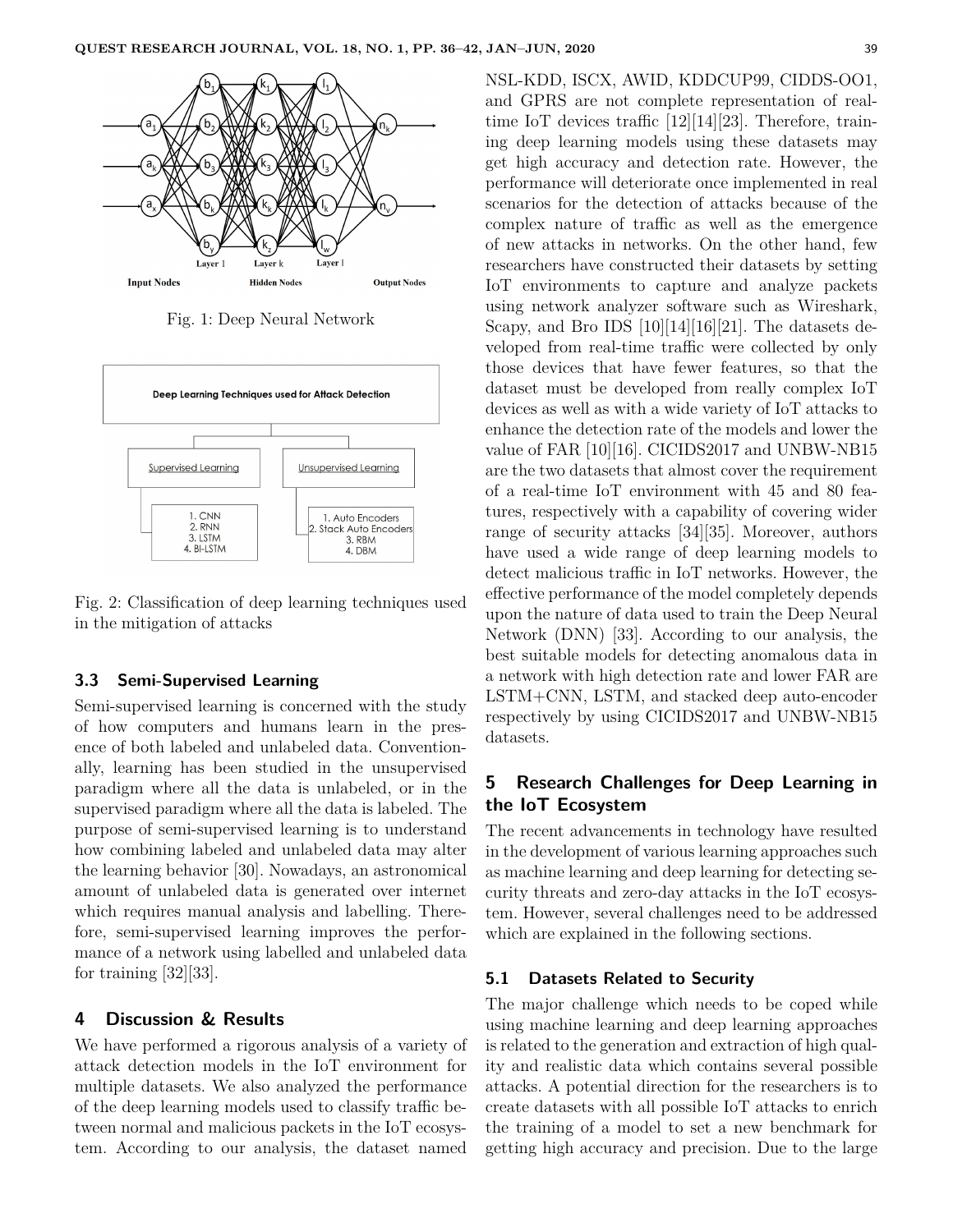| Technique                                                                                           | <b>Dataset</b>                                         | Attacks                                                                                                                                                  | Development Feature Se- |                            | Performance                                                                                  | Comparison                              |
|-----------------------------------------------------------------------------------------------------|--------------------------------------------------------|----------------------------------------------------------------------------------------------------------------------------------------------------------|-------------------------|----------------------------|----------------------------------------------------------------------------------------------|-----------------------------------------|
| Deep<br>auto-<br>encoder<br>[10]                                                                    | Real-time<br>(9)<br>IoT Devices)                       | Bashlite, Mirai                                                                                                                                          | Level<br>Network        | lection<br>Yes             | Matrics<br>TPR, FPR,<br>Average<br>Detection<br>Time                                         | Isolation<br>Forest, LOF,<br><b>SVM</b> |
| Stacked auto-<br>encoders [11]                                                                      | NSL-KDD                                                | DOS, R2L, U2R, Probing                                                                                                                                   | $---$                   | Yes                        | Accuracy,<br>DR, FAR                                                                         | Shallow<br>Model                        |
| $RNN$ <sup>[13]</sup>                                                                               | Real-time<br>(IoT Devices)                             | UDP flood, TCP SYN,<br>Sleep Deprivation Attack,<br>Barrage Attack, Broad-<br>cast Attack                                                                | <b>IoT</b> Gateway      | No                         | Probability<br>of Detection<br>Time                                                          | Simple<br>Threshold<br>Detector         |
| LSTM [14]                                                                                           | AWID, ISCX                                             | Authentication,<br>ARP<br>Flooding,<br>Injection,<br>Probe<br>Request,<br><b>HTTP</b><br>Infiltrating,<br>DoS, DDoS using IRC<br>Botnet, SSH Brute Force |                         | Yes                        | Accuracy,<br>Recall,<br>Precision                                                            | Logistic Re-<br>gression                |
| $Bi-$<br>Directional<br>$LSTM$ [15]                                                                 | UNSW-<br>NB15                                          | Backdoor, DoS, Exploits,<br>Fizzers,<br>Generic, Port<br>Reconnaissance,<br>Scans,<br>Shellcode, Spam, Worms                                             |                         | Yes                        | Accuracy,<br>Miscal-<br>culation<br>FPR,<br>rate,<br>Precision,<br>Recall,<br>$F1-$<br>score |                                         |
| $Bi-$<br>Directional<br>$LSTM$ [16]                                                                 | Secure<br>А<br>Sandbox<br>Environment<br>(IoT Devices) | Mirai, UDP, ACK, DNS,<br>Multi-vector (with Ack),<br>Multi-vector<br>(without)<br>Ack), Multi-vector (with<br>$3 \text{ Ack}$                            | $---$                   | $\overline{\text{No}}$     | Accuracy,<br>Loss                                                                            | <b>LSTM</b>                             |
| $DBN4+LR$<br>$[17]$                                                                                 | KDDCUP'99                                              | DoS, Probe, R2L, U2R                                                                                                                                     | $---$                   | Yes                        | Accuracy, FN                                                                                 | RBM, DBM2                               |
| $DNN$ [18]                                                                                          | UNSW-<br>NB15,<br>CIDDS001,<br><b>GPRS</b>             | Backdoor, DoS, Exploits,<br>Fizzers, Generic, Port<br>Reconnaissance,<br>Scans,<br>Shellcode, Spam, Worms,<br>SSH Brute Force                            |                         |                            | Accuracy,<br>Precision,<br>Recall, FPR                                                       | Comparison<br>of Datasets               |
| $\overline{\text{Deep}}$<br>auto-<br>encoder,<br>Deep<br>Feed-<br>Forward<br>Neural<br>Network [19] | NSL-KDD,<br>UNSW-<br>NB15                              | Backdoor, DoS, Exploits,<br>Fizzers, Generic, Port<br>Reconnaissance,<br>Scans,<br>Shellcode, Spam, Worms,<br>Probe, R2, U2R                             |                         | Yes                        | Accuracy,<br>Detection<br>Rate, FPR                                                          | Comparison<br>with<br>ML<br>Algorithm   |
| MLP, LSTM,<br>CNN,<br>$LSTM + CNN$<br>[20]                                                          | CICIDS2017                                             | DDoS                                                                                                                                                     |                         |                            | Accuracy,<br>Precision,<br>Recall                                                            | Comparison<br>with<br>ML<br>Algorithm   |
| $DNN$ <sup>[21]</sup>                                                                               | Real<br>Network,<br>Simulation                         | Blackhole, Opportunistic<br>Service, DDoS, Sinkhole,<br>Wormhole                                                                                         | $- - -$                 | $\overline{\mathrm{Yes}}$  | Precision,<br>Recall, F1                                                                     | $\overline{\text{IWC}}$                 |
| Model<br>Deep<br>$[22]$                                                                             | $NSL-KDD$                                              | DoS, Probe, R2L, U2R                                                                                                                                     | $  -$                   | $\qquad \qquad - \qquad -$ | Accuracy,<br>DR, FAR                                                                         | Shallow<br>Model                        |
| $\overline{\text{auto-encoder}}$<br><b>DNN</b> [23]                                                 | <b>AWID</b>                                            | Flooding, Injection, Im-<br>personation                                                                                                                  |                         |                            | Accuracy                                                                                     | Comaprison<br>ML<br>Algorithm           |

TABLE 1: Comparison of various deep learning techniques used for attack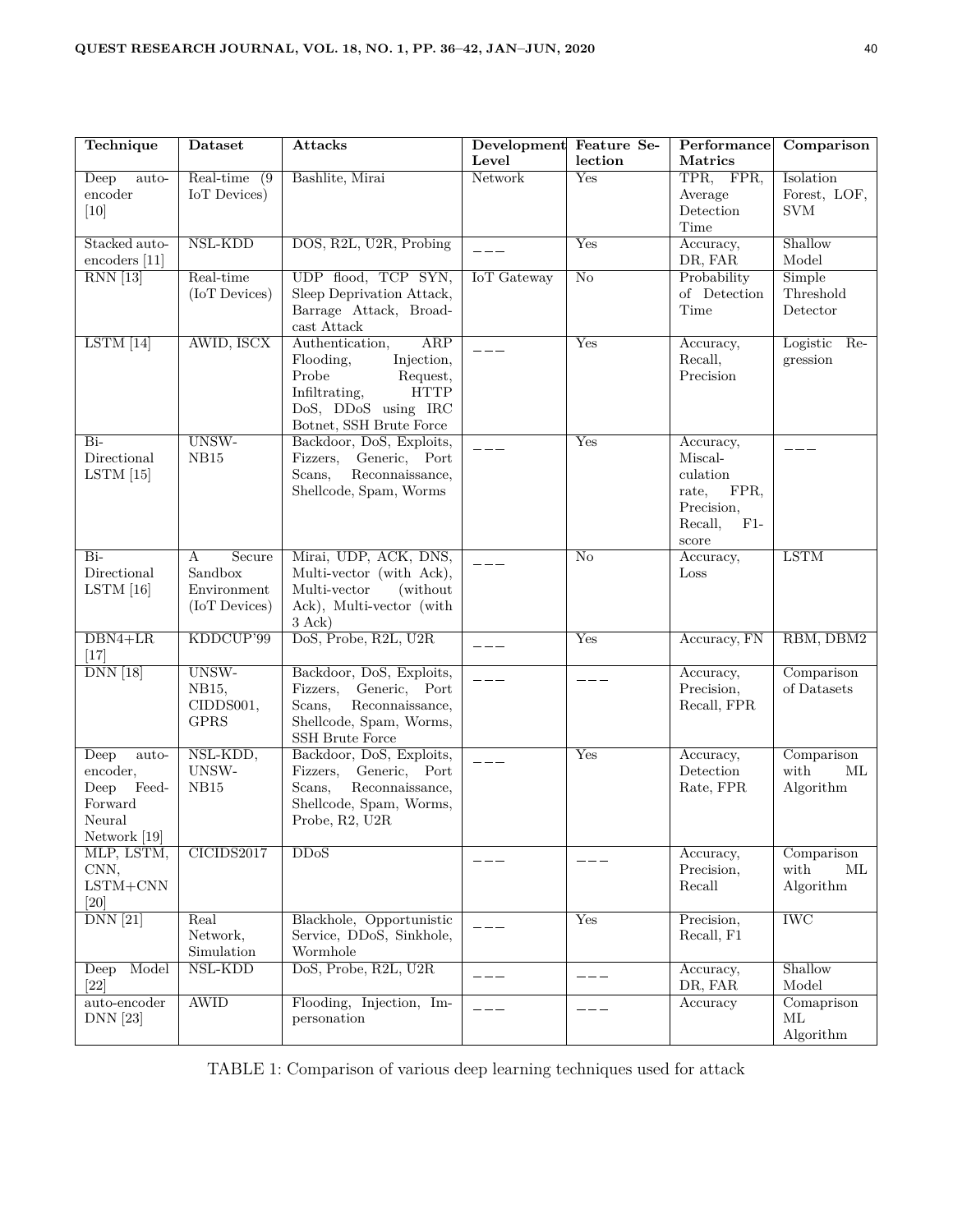technical diversity of various IoT devices, continuously updating a dataset with new attacks is a challenging task.

#### **5.2 Low-Quality Data**

IoT devices are deployed in a huge number of applications. the tiny size of IoT devices innated with low memory, power, and computation capabilities affects the quality of data. Consequently, learning to secure the IoT ecosystem requires an algorithm that has capabilities to deal with low quality and noisy data. Therefore, robust machine learning and deep learning algorithms need to be designed which should be capable of dealing with noisy heterogeneous data from several IoT devices.

#### **5.3 Lifelong Learning of IoT Attacks**

IoT network is comprised of a dynamic system in which devices are either added or removed thoroughly depending on the application with evolving needs. Because of their dynamic nature, differentiating between benign and malicious data cannot be predefined which emerges as a dedicated challenge. For solving this issue, security model updates are required for understanding and tracking system changes. Consequently, for long-term applications, lifelong learning will be incorporated to construct a model that can perform retaining processes repeatedly for finding new emerging patterns depending on network behavior and adapt to the changes accordingly.

#### **6 Conclusion & Future Directions**

In this paper, we have analyzed the performance of various deep learning models trained on different datasets to detect the attacks in IoT network. The performance of deep learning models depends on the training phase, therefore, the better the network is trained, the better the results in terms of accuracy and FAR. The dataset used in the neural network helps the model to learn and find new patterns in the training phase to predict the anomalies in the network. LSTM+CNN, LSTM, and stacked deep autoencoder give high accuracy and low FAR by using CICIDS2017 and UNBW-NB15 datasets because they somehow reflect real traffic and consist of a variety of attacks.

In future, we will construct a robust and diverse set of datasets which contain packets from simple to multi-functional IoT devices to reflect a real IoT environment. Afterwards, the dataset will be used to train several deep learning models to examine their performance under compromised scenarios to set a new benchmark in this domain.

#### **References**

- [1] Stoyanova, M., Nikoloudakis, Y., Panagiotakis, S., Pallis, E. and Markakis, E.K. "A Survey on the Internet of Things (IoT) Forensics: Challenges, Approach-es and Open Issues." IEEE Communications Surveys & Tutorials, vol. 22, no. 2, pp.1191-1221,2020.
- [2] Lee, I. and Lee, K. "The Internet of Things (IoT): Applications, investments, and challenges for enterprises." Business Horizons, vol. 58, no. 4, pp.431-440,2015.
- [3] Shin, H., Lee, H.K., Cha, H.Y., Heo, S.W. and Kim, H. "IoT security issues and light weight block cipher." In 2019 International Conference on Artificial Intelligence in Information and Communication (ICAIIC), pp. 381-384,2019.
- [4] Al-Garadi, M.A., Mohamed, A., Al-Ali, A., Du, X., Ali, I. and Guizani, M. "A survey of machine and deep learning methods for internet of things (IoT) security." IEEE Communications Surveys & Tutorials,2020.
- [5] Mekki, K., Bajic, E., Chaxel, F. and Meyer, F. "A comparative study of LPWAN technologies for large-scale IoT deployment. ICT Express." Press. [Google Scholar], vol. 5, no. 1, pp. 1–7, 2019.
- [6] Tawalbeh, L.A., Muheidat, F., Tawalbeh, M. and Quwaider, M. "IoT Privacy and Security: Challenges and Solutions." Applied Sciences, vol. 10, no. 12, p. 4102, 2020.
- [7] Atlam, H.F. and Wills, G. "IoT security, privacy, safety and ethics." In Digital Twin Technologies and Smart Cit-ies, pp. 123-149, 2020.
- [8] Abdul-Ghani, H.A., Konstantas, D. and Mahyoub, M. "A comprehensive IoT attacks survey based on a buildingblocked reference model." IJACSA) International Journal of Advanced Computer Science and Applications, vol. 9, no. 3, pp. 355–373, 2018.
- [9] Lu, Y. and Da Xu, L. "Internet of things (iot) cybersecurity research: A review of current research topics." IEEE Internet of Things Journal, vol. 6, no. 2, pp.2103-2115, 2019.
- [10] Meidan, Y., Bohadana, M., Mathov, Y., Mirsky, Y., Shab-tai, A., Breitenbacher, D. and Elovici, Y. "Nbaiot—network-based detection of iot botnet attacks using deep auto-encoders." IEEE Pervasive Computing, vol. 17, no.3, pp.12-22, 2018.
- [11] Abeshu, A. and Chilamkurti, N."Deep learning: the frontier for distributed attack detection in fog-to-things computing." IEEE Communications Magazine, vol. 56, no. 2, pp.169-175, 2018.
- [12] Tavallaee, M., Bagheri, E., Lu, W. and Ghorbani, A.A. "A detailed analysis of the KDD CUP 99 data set." In 2009 IEEE symposium on computational intelligence for security and defense applications, pp. 1-6, 2009.
- [13] Brun, O., Yin, Y., Gelenbe, E., Kadioglu, Y.M., Augusto-Gonzalez, J. and Ramos, M. "Deep learning with dense random neural networks for detecting attacks against iotconnected home environments." In International ISCIS Security Workshop, pp. 79-89, 2018.
- [14] Diro, A. and Chilamkurti, N. "Leveraging LSTM networks for attack detection in fog-to-things communications." IEEE Communications Magazine,vol. 56, no. 9, pp.124-130, 2018.
- [15] Roy, B. and Cheung, H. "A deep learning approach for intrusion detection in internet of things using bi-directional long short-term memory recurrent neural net-work." In 2018 28th International Telecommunication Networks and Applications Conference (ITNAC), pp. 1-6, 2019.
- [16] McDermott, C.D., Majdani, F. and Petrovski, A.V. "Botnet detection in the internet of things using deep learning